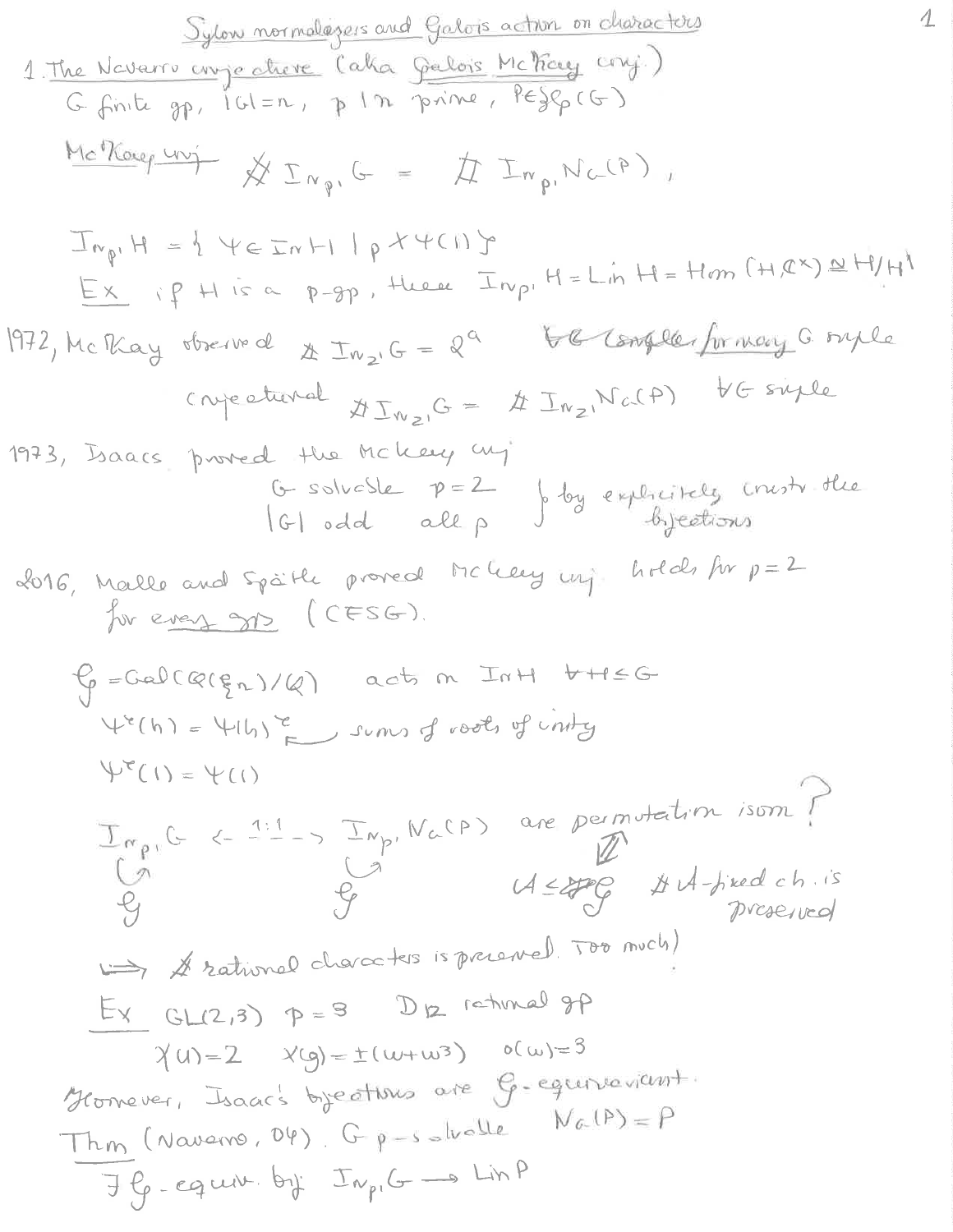$H \leq \mathcal{G}$   $H \cong \text{Gal}(\text{Cop}(\mathfrak{p}_n)/\mathcal{Q}_p)$  $\{d_{f} \in \mathcal{C}_1 | \exists f \geq 0 \quad d(g) = g^{pf} \quad b_p f \circ (g) \in Q(g_n) \}$ Conjecture (Navarro, 04). Inp.G Inp.NaCD) are permutection isomorphic.  $Ex$   $ee$   $H$   $c(w) = w^{3} = w, w^{3}$  $(f=0)$ A K-tixed characters is the same, K=Galllalgn)/lalgn))<br>
11 n=pm<br>
p-rational characters<br>
p-rational characters<br>
p x m Ex if H is a p-group, there 4 is p-vatimal if 4 is rational Evidence, p-solvable (Turull) An p=2 (Nath) Vh, 1 1 Self-normalizing sylows  $\Rightarrow$  "Na(P)=P can be char. in terms up  $\text{Tr}_{p_1} G \bigcup e^{y}$ poold! in terms of p.v.et. ch.  $Q=2$  1 1 1  $\sigma$ -ino-charceters  $618)=\begin{pmatrix}8&0(8)=2^{\alpha}\\ 8&2+o(8)\end{pmatrix}$  $6(\sqrt{k})=\pm\sqrt{k}$ dep un kmodo. Three (Naveno, Trep, Turull, 2007) podd  $N_G(P)=P$  iff  $A_{P-1}$   $\subset F_{P}$   $G = 1$ Guidenich  $\Rightarrow$  G solvable or  $p=3$  and cface  $L_2(3^{3^{\alpha}})$ Novemo  $CFSG$  $\frac{1}{1000} (Schae f/r-Fry, 2018). p=2$  $N_G(P) = P$  iff every  $I_{n_2, G}$  is b-fixed. swild case I ump. Factors are out of writing?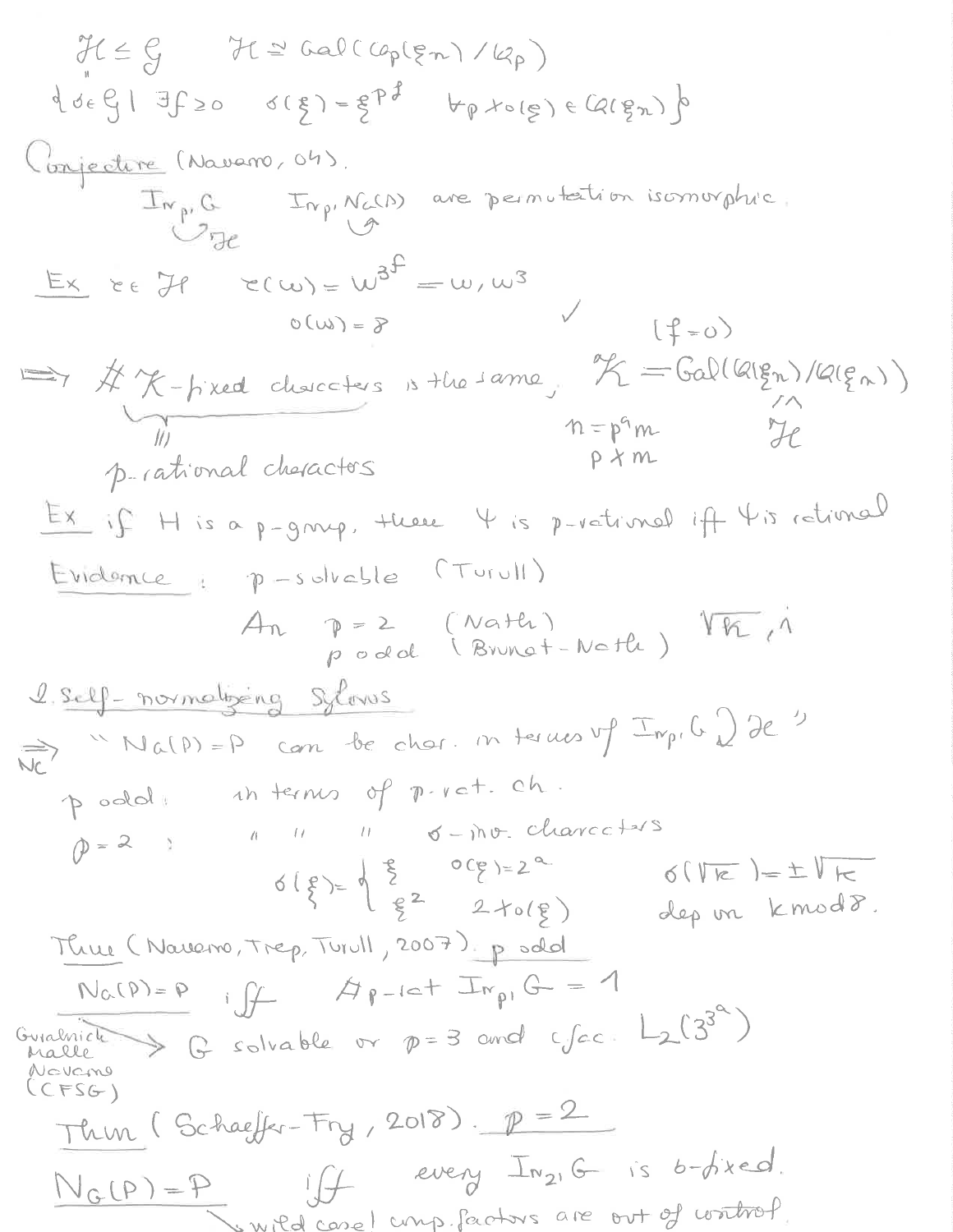3 
$$
Signomramality in the normal parameter
$$
  
\n $N_{G}(P)=P+V$  ......  $\frac{T_{np}B_{0} \leq T_{np}G}{U_{p}}$   
\n $N_{G}(P)=P+V$  ......  $\frac{T_{np}B_{0} \leq T_{np}G}{U_{p}}$   
\n $N_{G}(P)=P+V$  ......  $\frac{T_{np}B_{0} \leq T_{np}G}{U_{p}}$   
\n $N_{G}(P)=P+V$  ......  $\frac{T_{np}B_{0} \leq T_{np}G}{U_{0}}$   
\n $N_{G}(P)=P$   
\n6  $Q_{0}$  maxima (Galsis =  $QQ_{0}$ min =  $W_{0}$ Now)  
\n $N_{0}$  min (Galsis =  $QQ_{0}$ min =  $W_{0}$ Now)  
\n $N_{0}$  min (Galsis =  $QQ_{0}$ min =  $W_{0}$ Now)  
\n $N_{0}$  min (Galsis =  $QQ_{0}$ min =  $W_{0}$  in the interval  
\n $QQ$  with the number of  $QQ$  with the number of  $QQ$  with the number of  $QQ$  with the number of  $QQ$  with the number of  $QQ$  with the number of  $QQ$  with the number of  $QQ$  with the number of  $QQ$  with the number of  $Q$  with the number of  $Q$  with the number of  $Q$  with the number of  $Q$  with the number of  $Q$  with the number of  $Q$  with the number of  $Q$  with the number of  $Q$  with the number of  $Q$  with the number of  $Q$  with the number of  $Q$  with the number of  $Q$  with the number of  $Q$  with the number of  $Q$  with the number of  $Q$  with the number of  $Q$  with the number of  $Q$  with the number of  $Q$  with the number of  $Q$  with the number of  $Q$  with the number of  $Q$  with the number of  $Q$  with the number of  $Q$  with the number of  $Q$  with the number of  $Q$  with the number of  $Q$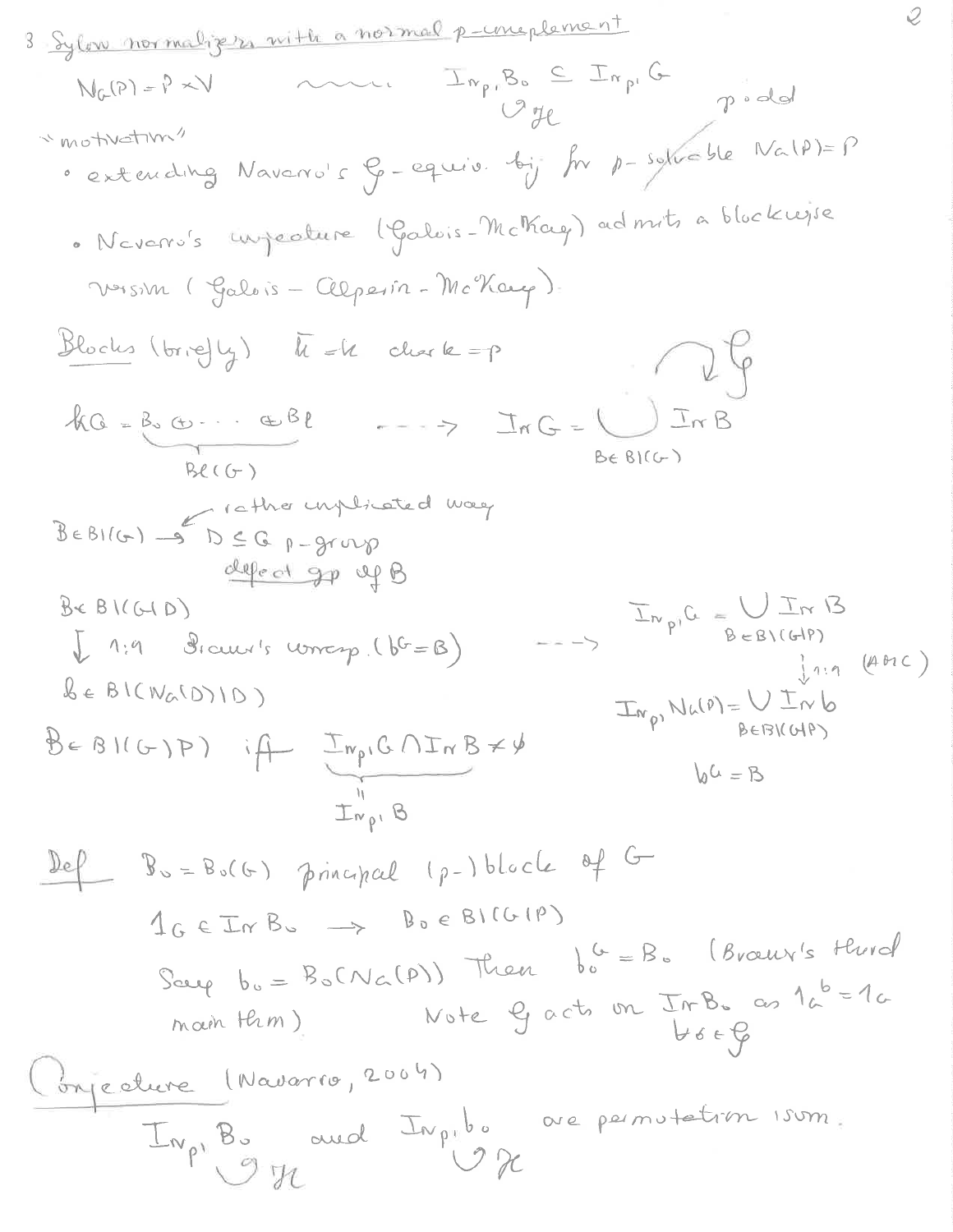| Lemma 4 (NN, 2014) $p$ odd, $Na(0)=p+V$ | Cirsa                                                             |                                              |                |
|-----------------------------------------|-------------------------------------------------------------------|----------------------------------------------|----------------|
| 30 - equair                             | $\text{Inv}_{p1}B_{0} \rightarrow \text{Inv}_{p1}b_{0}$           | $\text{Div}_{p2}$                            |                |
| • if $Na(D)=0$ , $\text{Huase}$         | $\text{Inv}_{p1}B_{0} = \text{Inv}_{p1}G \rightarrow \text{LinP}$ |                                              |                |
| • d $p$ -cat                            | $\text{Inv}_{p1}B_{0} = x + p$ -cot                               | $\text{Inv}_{p1}B_{0} = \text{Araf-LmP} = 1$ |                |
| 10                                      | 10                                                                | $\text{NeuO}$                                | $\text{Cersc}$ |
| 11                                      | $\text{NeuO}$                                                     | $\text{NeuO}$                                |                |
| 12                                      | $\text{NeuO}$                                                     | $\text{NeuO}$                                |                |
| 13                                      | $\text{NeuO}$                                                     | $\text{NeuO}$                                |                |
| 14                                      | $\text{NeuO}$                                                     | $\text{NeuO}$                                |                |
| 15                                      | $\text{NeuO}$                                                     | $\text{NeuO}$                                |                |
| 16                                      | $\text{NeuO}$                                                     | $\text{NeuO}$                                |                |
| 17                                      | $\text{NeuO}$                                                     | $\text{NeuO}$                                |                |
| 18                                      | $\text{NeuO}$                                                     | $\text{NeuO}$                                |                |
| 19                                      | $\text{NeuO}$                                                     | $\text{NeuO}$                                |                |
| 10                                      | $\text{NeuO}$                                                     |                                              |                |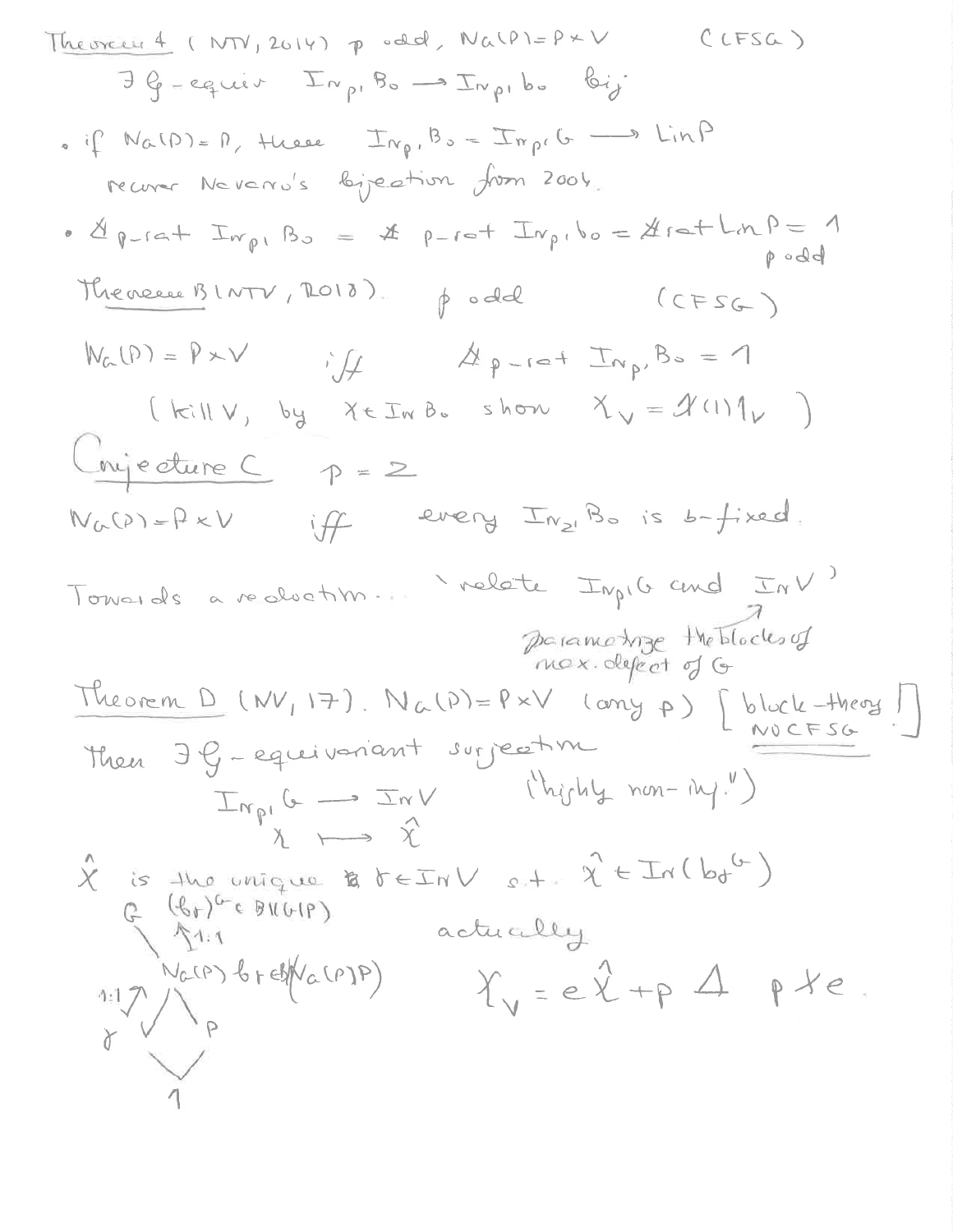| Rule | \n $ln_{1}C$ implies $ln_{1}bck = \frac{1}{2}ne^{2}$ \n | \n $ln_{1}C$ \n         | \n $ln_{1}D_{1} = 2$ \n | \n $Im_{2}C = \frac{1}{2}ne^{2}$ \n | \n $ln_{1}D_{1} = 2$ \n |
|------|---------------------------------------------------------|-------------------------|-------------------------|-------------------------------------|-------------------------|
| 1    | \n $ln_{1}D_{1} = 2$ \n                                 | \n $ln_{1}D_{1} = 2$ \n |                         |                                     |                         |
| 2    | \n $ln_{1}D_{1} = 2$ \n                                 | \n $ln_{1}D_{1} = 2$ \n |                         |                                     |                         |
| 3    | \n $ln_{1}D_{1} = 2$ \n                                 |                         |                         |                                     |                         |
| 4    | \n $ln_{1}D_{1} = 1$ \n                                 |                         |                         |                                     |                         |
| 5    | \n $ln_{1}D_{1} = 1$ \n                                 |                         |                         |                                     |                         |
| 6    | \n $ln_{1}D_{1} = 1$ \n                                 |                         |                         |                                     |                         |
| 7    | \n $ln_{1}D_{1} = 1$ \n                                 |                         |                         |                                     |                         |
| 8    | \n $ln_{1}D_{1} = 1$ \n                                 |                         |                         |                                     |                         |
| 9    | \n $ln_{1}D_{1} = 1$ \n                                 |                         |                         |                                     |                         |
| 10   | \n $ln_{1}D_{1} = 1$ \n                                 |                         |                         |                                     |                         |
| 11   | \n $ln_{1}D_{1} = 1$ \n                                 |                         |                         |                                     |                         |
| 12   | \n $ln_{1}D_{1} = 1$ \n                                 |                         |                         |                                     |                         |
| 13   | \n $ln_{1}D_{1} = 1$ \n                                 |                         |                         |                                     |                         |
| 14   | \n $ln_{1}D_{1} = 1$ \n                                 |                         |                         |                                     |                         |
|      |                                                         |                         |                         |                                     |                         |

conj

 $\delta$